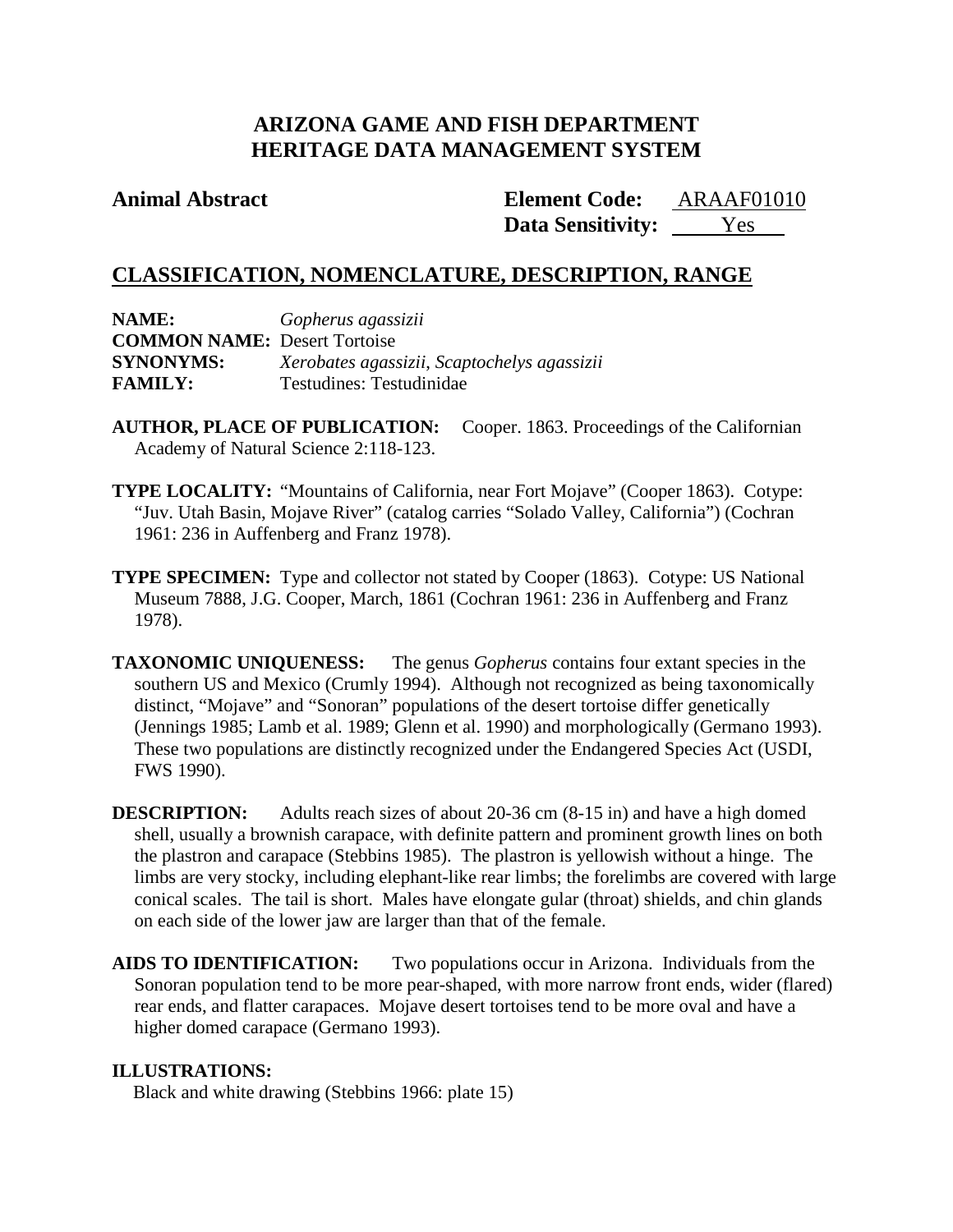#### **AGFD Animal Abstract -2-** *Gopherus agassizii*

Color photo (Behler and King 1979: plate 328) Black and white photos (Bury and Germano 1994: pp. vi, 56, 72, 94, 108)

**TOTAL RANGE:** The distribution of the desert tortoise covers the broadest range of latitude, climate, habitats, and biotic regions of any North American tortoise (Germano et al. 1994). The tortoise ranges from northern Sinaloa north to southern Nevada and southwestern Utah, and from south central California east to southeastern Arizona. The desert tortoise is divided into 2 populations for purposes of the Endangered Species Act: the threatened Mojave population occurs north and west of the Colorado River, and the Candidate designated Sonoran population occurs south and east of the Colorado River (USDI, FWS 1990, 1996, 2010).

**RANGE WITHIN ARIZONA:** The Mojave population includes all tortoises north and west of the Colorado River, west of the Beaver Dam Mountains, north of the Virgin Mountains, and in the Pakoon Basin in extreme northwest Mojave County. The Sonoran population includes those tortoises south and east of the Colorado River, from locations near Pearce Ferry in Mojave County, to the south beyond the International Boundary, and at many scattered locations in between (Arizona Interagency Desert Tortoise Team [AIDTT] 2000). The northeastern-most tortoise records in Arizona occur along the Salt River near Roosevelt Lake in Gila County, although populations here have not been confirmed with recent observations. The middle San Pedro River drainage in Cochise County harbors the easternmost substantial tortoise populations. Desert tortoise observations have been confirmed in extreme southeastern Cochise County, but most probably represent released captives (pets). Tortoises have been found as far southwest as the Barry M. Goldwater Range, Yuma Proving Ground, and the Cabeza Prieta National Wildlife Refuge.

### **SPECIES BIOLOGY AND POPULATION TRENDS**

**BIOLOGY:** *Sonoran Population* - Adequate shelter is one of the most important habitat features of tortoises in the Sonoran Desert (Averill-Murray et al., *in press* a). Tortoises escape extreme temperatures in burrows, which stay cooler in the summer and warmer in winter than outside temperatures. Tortoises require loose soil to excavate (usually shallow) burrows below rocks and boulders, but they may also use rock crevices, which they may or may not be able to modify. Tortoises occasionally burrow under vegetation, less often dig soil burrows on more or less open slopes, and use caliche caves in incised wash banks. They will also rest directly under live or dead vegetation without constructing a burrow.

Activity begins in the spring as temperatures warm, then decreases as the season moves into the summer drought in May and June (Averill-Murray et al., *in press* a). Much more time is spent in burrows where they conserve water and energy. The onset of the summer monsoon season signals the beginning of peak tortoise activity, dramatically rising in early August and peaking during August-September (Averill-Murray et al., *in press* a). Activity decreases sharply after mid-October, as tortoises withdraw to winter hibernacula, which are similar shelters to those they use during activity seasons (Averill-Murray et al., *in press* a). Even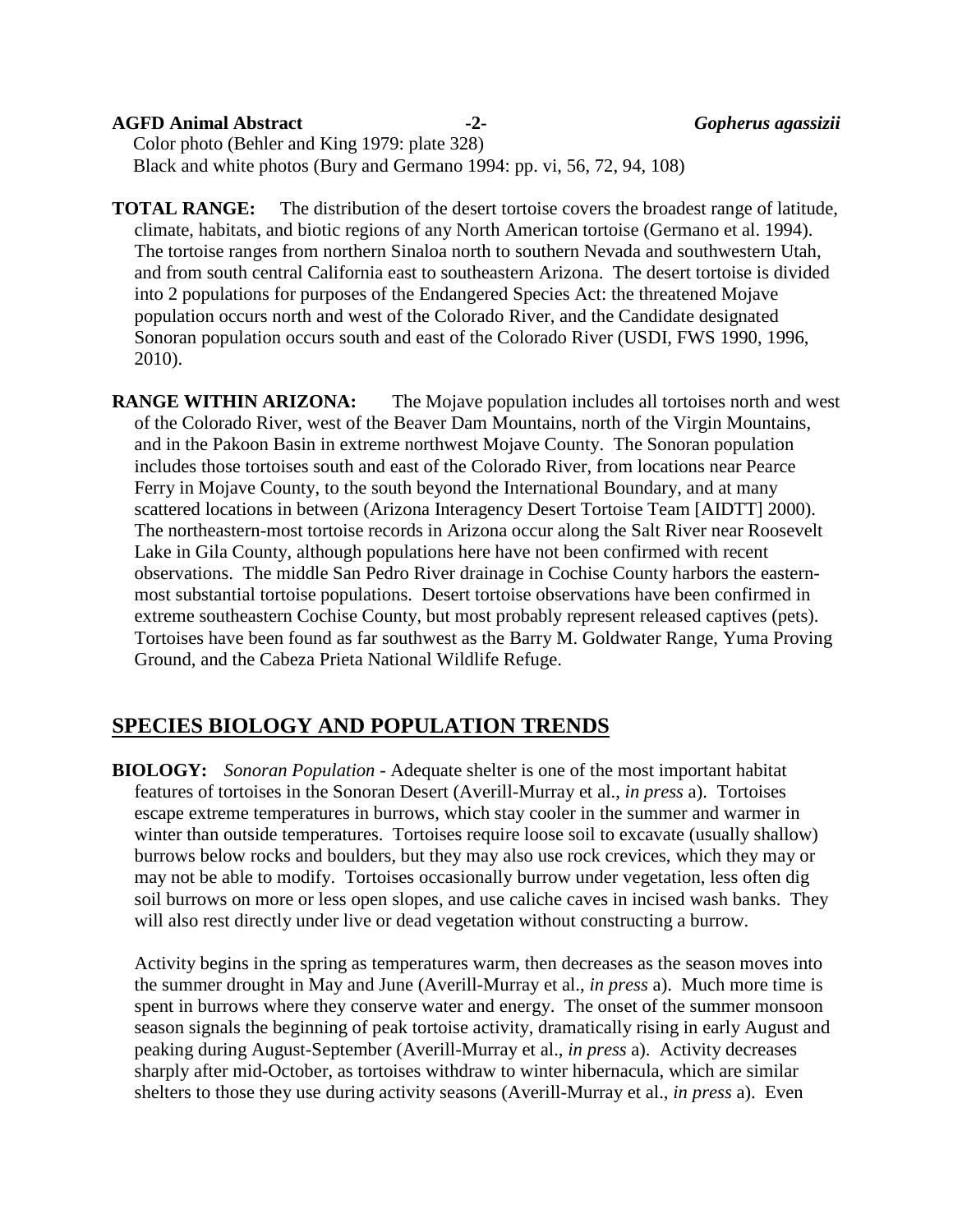#### **AGFD Animal Abstract -3-** *Gopherus agassizii*

during the winter, some individuals may bask, move, or even forage on warm winter days. Females may terminate hibernation as early as late February, while some males may remain inactive through the entire spring (Bailey 1992; Martin 1995; Vaughan 1984).

Tortoises grow relatively rapidly early in life and reach about 1/2 their maximum size at 5-10 years of age (Murray and Klug 1996). The growth rate tapers off as individuals slowly approach their maximum size. After 10-20 years of age, tortoises reach sexual maturity at about 220 mm (8.7 in) carapace length. Males reach larger sizes than females in some populations but not in others.

Some hatchlings emerge in late summer, but some may overwinter in the nest before emerging in the spring (Averill-Murray et al., *in press* b). Little information exists on survivorship of young tortoises, but given adult longevity and their capacity to produce more offspring than necessary to replace mortalities in the population, juvenile survivorship is probably very low (Averill-Murray et al., *in press* b). The Adult tortoise carapace provides protection against potential predators, contributing to their high survivorship. Mountain lions appear to be the primary natural predator on adult tortoises in the Sonoran Desert, but lions usually have not contributed to elevated rates of mortality in population studies so far (Averill-Murray et al., *in press* b).

*Mojave Population* - Mojave desert tortoise biology differs from that of Sonoran tortoises in various ways (Averill-Murray et al., *in press* a, b). Burrows are excavated below vegetation more often than below rocks and boulders and may reach depths of 10 meters (Woodbury and Hardy 1948; Burge 1978; Luckenbach 1982). Caves in washes and shallow pallets are also commonly used. Peak activity occurs in spring rather than summer (Luckenbach 1982), but mating occurs during both spring and summer (Black 1976; Rostal et al. 1994; Goodlett et al. 1996). Mojave tortoises do respond to summer rains to rehydrate and establish positive moisture and energy balances (Minnich 1977; Nagy and Medica 1986; Peterson 1996a, b; Nagy et al. 1997) as their counterparts do in the Sonoran Desert. Males typically reach larger sizes than females throughout the Mojave Desert (Germano 1994a), and sexual maturity is attained at sizes as small as 176 mm (Germano 1994b). Various carnivores, including coyote (*Canus latrans*; Hohman and Ohmart 1980), kit fox (*Vulpes macrotis*; Coombs 1977), and bobcat (*Felis rufus*; Woodbury and Hardy 1948), may prey on hatchlings, juveniles, or eggs, or kill adults by chewing exposed limbs. Other potential predators of smaller tortoises include golden eagle (*Aquila chrysaetos*; Luckenbach 1982) and the common raven (*Corvus corax*), which has contributed to the decline of some Mojave tortoise populations through increased predation on hatchling and juvenile tortoises near urban areas and along power lines crossing (USDI, FWS 1994a).

**REPRODUCTION:** *Sonoran Population* - Mating occurs during the summer monsoon season. Females begin laying eggs, which are fertilized by sperm stored from the previous summer's mating, just before or during the onset of the summer rains in late June or early July (Averill-Murray and Klug 2000). They lay only one clutch of about six eggs, although larger clutch sizes have been reported. The proportion of females reproducing is related to the amount of recent rainfall and vegetation available for forage. Females usually lay their eggs inside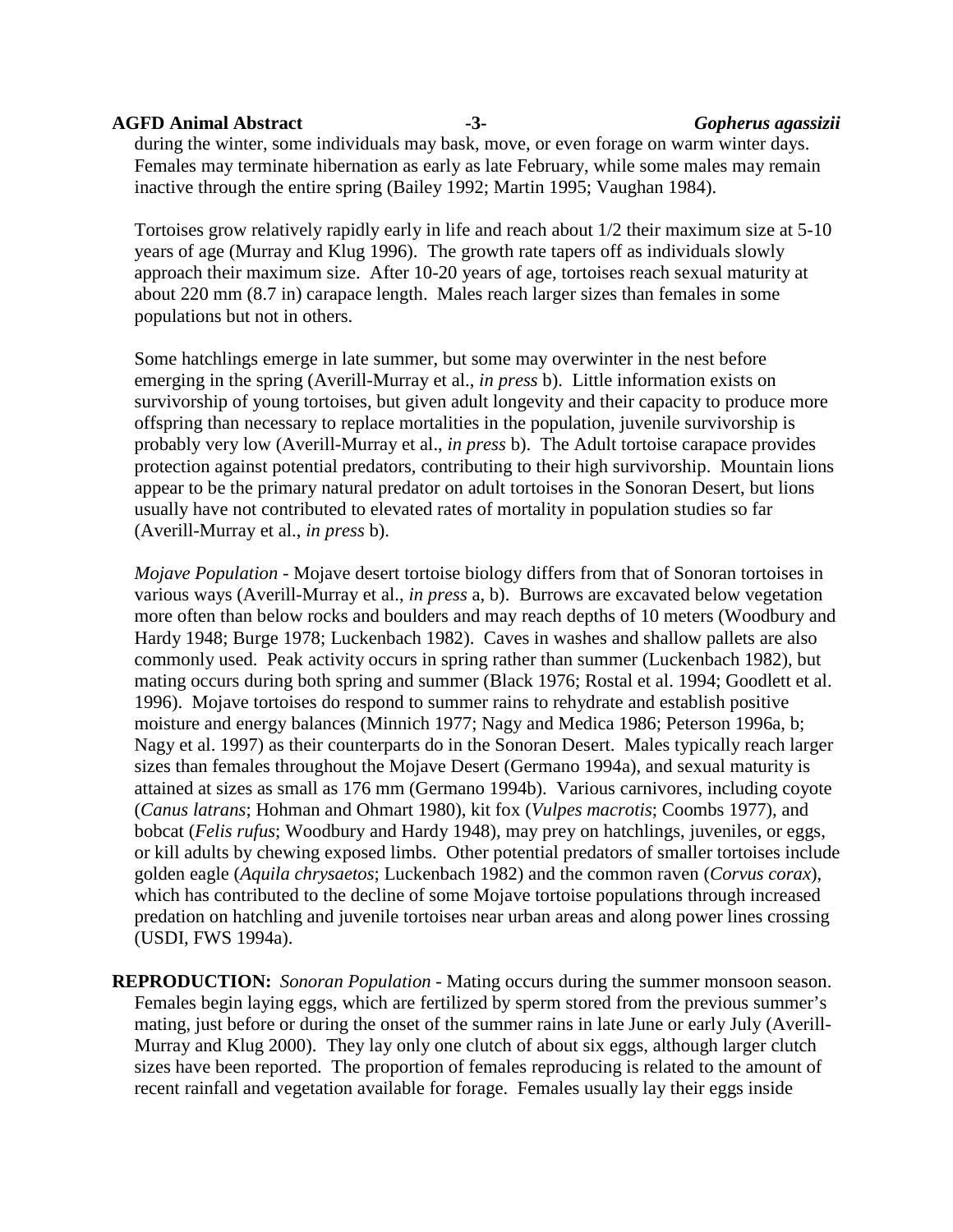# **AGFD Animal Abstract -4-** *Gopherus agassizii*

burrows with adequate soil development, and many remain at and defend their nests against predators.

*Mojave Population* - Mojave tortoises may lay as many as 3 clutches in a year. Average annual reproductive output varies from about 5 to 9 eggs/female/year depending on the environment, and most females usually lay at least some eggs each year, although the numbers of clutches is related to rainfall (Karl 1998; Mueller et al. 1998; Turner et al. 1986; Wallis et al. 1999). In addition, tortoises lay their eggs earlier in the Mojave Desert than in the Sonoran, from late April through mid-July (Karl 1998; Turner et al. 1986; Wallis et al. 1999).

**FOOD HABITS:** Both Mojave and Sonoran desert tortoises eat a variety of annual and perennial grasses, forbs, and succulents (see references in Grover and DeFalco 1995). Sonoran tortoise forage includes (in order of relative abundance in scat fragment analysis) dicot annuals, grasses, herbaceous perennials, trees and shrubs, subshrubs/woody vines, and succulents (Van Devender and Schwalbe 1999). The most common food items in microhistological analyses included the woody vine *Janusia gracilis* and various mallows (Malvaceae) (Van Devender and Schwalbe 1999).

**HABITAT:** *Sonoran Population* - The Sonoran population of the desert tortoise occurs primarily on rocky slopes and bajadas of Mojave and Sonoran desertscrub (see references in AIDTT 2000). In the Lower Colorado River Valley subdivision, caliche caves in cut banks of washes (arroyos) are also used for shelter sites. Shelter sites are rarely found in shallow soils.

*Mojave Population* - The Mojave population occurs on sandy loam to rocky soils in valleys, bajadas, and hills in Mojave desertscrub and the Lower Colorado River Valley subdivision of the Sonoran Desert (Germano et al. 1994).

**ELEVATION:** *Sonoran Population* - The Sonoran population occurs at elevations ranging from about 155 m (510 ft) in Mojave desertscrub to semidesert grassland and interior chaparral at about 1615 m (5300 ft; AGFD unpubl. data).

*Mojave Population* - The Mojave population occurs at elevations below sea level at Death Valley, California (Luckenbach 1982) to above 1500 m (5000 ft) at Yucca Mountain, Nevada Test Site (Collins et al. 1983). On the Arizona Strip the tortoise occurs at elevations between 300-1200 m (1000-4000 ft; AGFD unpubl. data).

**PLANT COMMUNITY:** *Sonoran Population* - The Sonoran population is found within Sonoran and Mojave desertscrub, including a variety of biotic communities within or extending from the Sonoran Desert but most often in paloverde-mixed cacti associations. Tortoises are found in the Arizona Upland and Lower Colorado River subdivision of the Sonoran Desert, desert grassland, and ecotonal areas consisting of Sonoran desertscub with elements of Mojave desertscrub and juniper woodland, interior chaparral, and desert grassland (Averill-Murray and Klug 2000).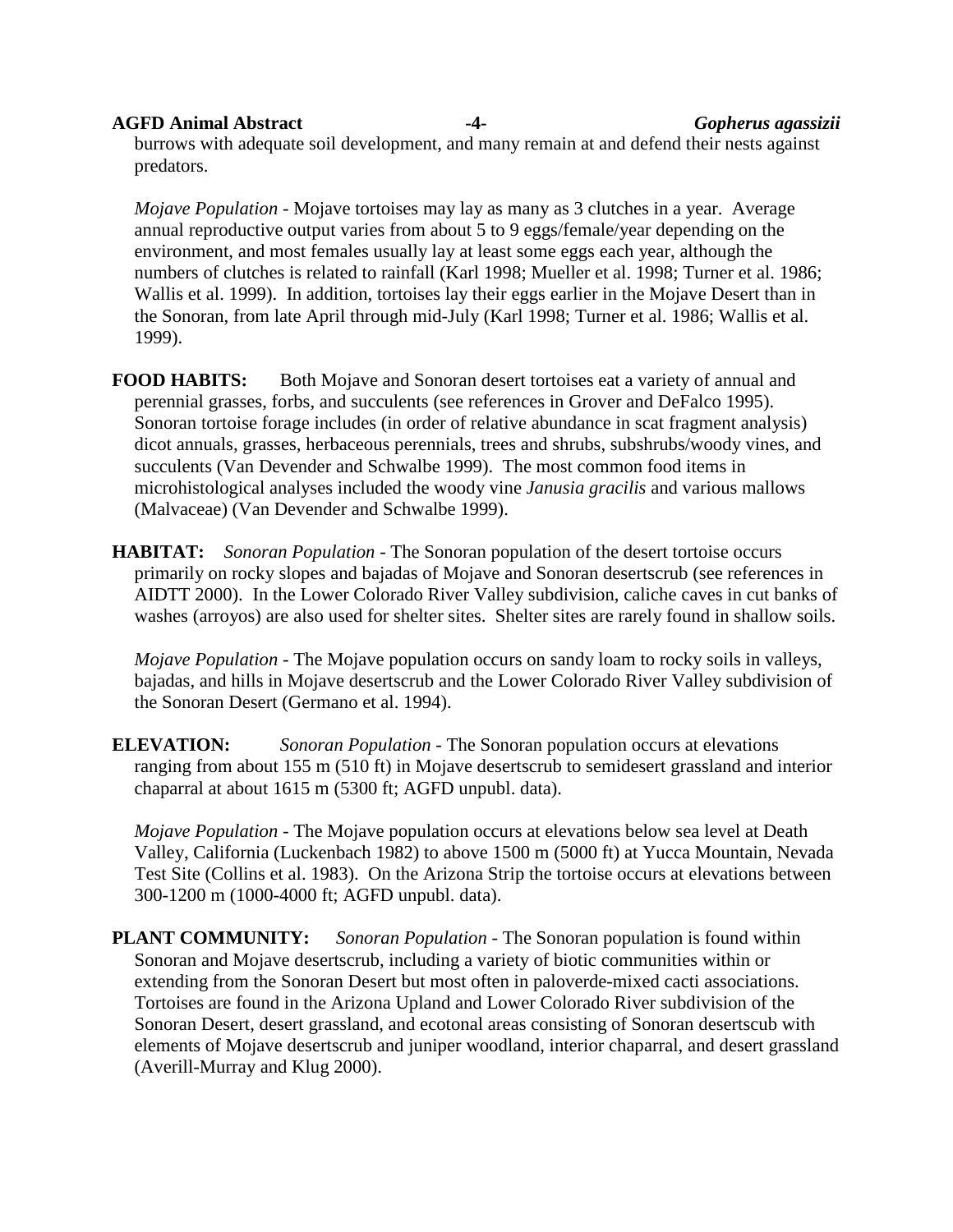### **AGFD Animal Abstract -5-** *Gopherus agassizii Mojave Population* - The Mojave population occurs in plant communities dominated by creosotebush and other sclerophyll shrubs with small cacti and in some areas abundant Joshua

**POPULATION TRENDS:** *Sonoran Population* - Population density varies greatly among 18 tortoise plots surveyed in Arizona, ranging from about 15 to over 150 adult tortoises per square mile (Averill-Murray and Klug 2000). Abundance at 17 of these sites appears to be stable or increasing; only one (Maricopa Mountains) has been observed to decrease radically in size. A localized die-off also apparently occurred in the late 1990s at Ragged Top Mountain on the Ironwood Forest National Monument (R. Repp, *pers. comm*. 1999).

*Mojave Population* - Declining populations led to the listing of the Mojave population as threatened (USDI, FWS 1990). Upper Respiratory Tract Disease (URTD) is epidemic at some localities in the Mojave Desert (USDI, FWS 1994a).

### **SPECIES PROTECTION AND CONSERVATION**

trees (Germano et al. 1994).

| <b>ENDANGERED SPECIES ACT STATUS:</b> | Mohave Desert pop. LT (USDI, FWS 1990)                                        |
|---------------------------------------|-------------------------------------------------------------------------------|
|                                       | Sonoran Desert pop. C (USDI, FWS 2010)                                        |
|                                       | [Sonoran Desert pop. C (USDI, FWS                                             |
|                                       | $2011$ ]                                                                      |
|                                       | [Sonoran Desert pop. None (USDI, FWS                                          |
|                                       | 1996)]                                                                        |
|                                       | [Sonoran Desert pop. C2 USDI, FWS 1991,<br>1994]                              |
|                                       | [Both populations C2 USDI, FWS 1985,<br>1989]                                 |
| <b>STATE LIST STATUS:</b>             | WSC (AGFD, WSCA in prep)                                                      |
|                                       | [State Candidate AGFD, TNW 1988]                                              |
| <b>OTHER STATUS:</b>                  | Not Bureau of Land Management Sensitive<br>- Sonoran Pop. (USDI, BLM AZ 2010) |
|                                       | [Bureau of Land Management Sensitive –                                        |
|                                       | Sonoran Pop. (USDI, BLM AZ 2008)]                                             |
|                                       | <b>Forest Service Sensitive for Sonoran Desert</b>                            |
|                                       | pop. (USDA, FS Region 3 2007;                                                 |
|                                       | Coronado, Prescott & Tonto National                                           |
|                                       | Forests)                                                                      |
|                                       | Determined Threatened (Secretaria de                                          |
|                                       | Medio Ambiente 2000)                                                          |
|                                       | [Determined Threatened, Secretaria de                                         |
|                                       | Desarrollo Social 1994]                                                       |

**MANAGEMENT FACTORS:** *Sonoran Population* - The *Management Plan for the Sonoran Desert Population of the Desert Tortoise in Arizona* provides a list of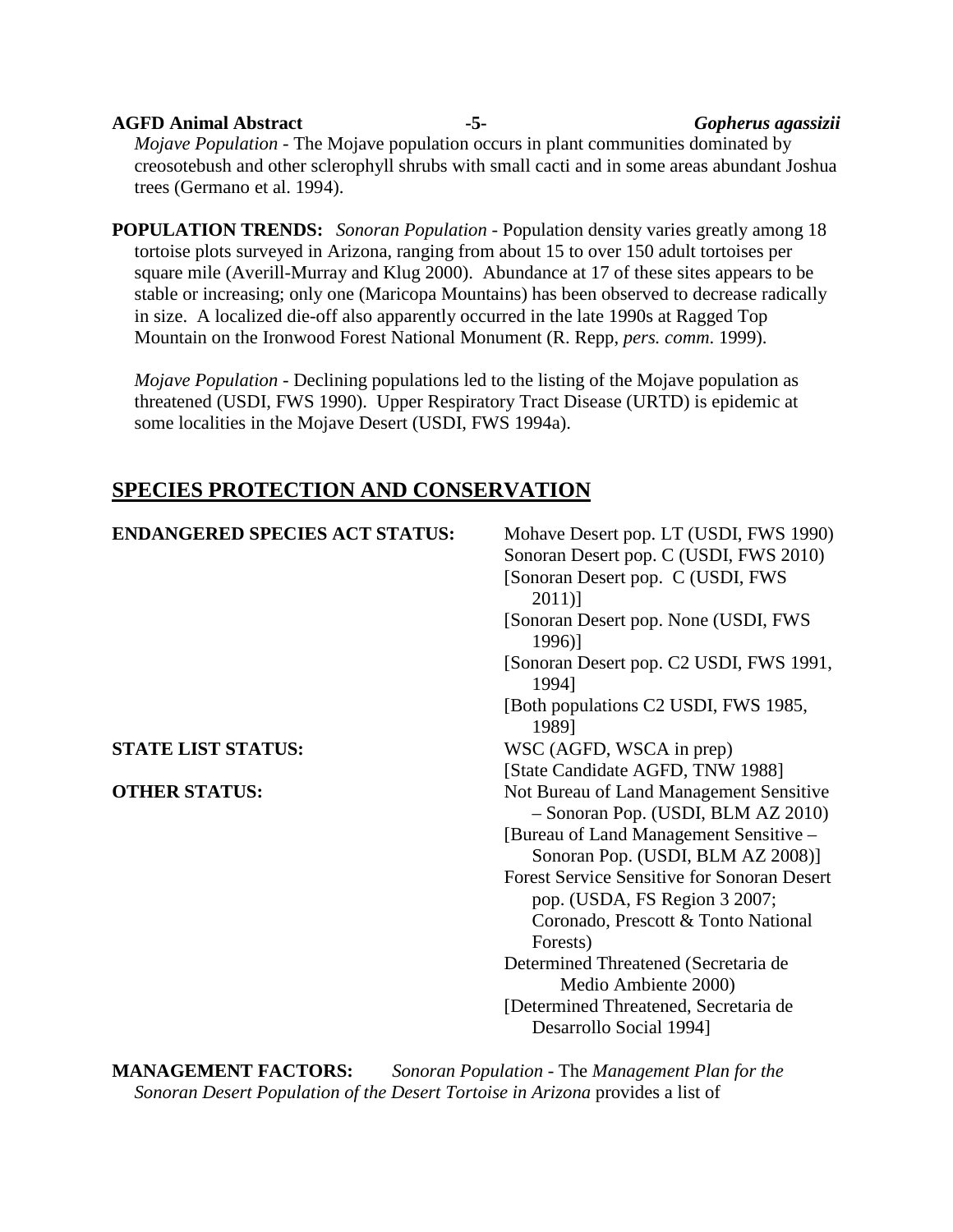## **AGFD Animal Abstract -6-** *Gopherus agassizii*

recommendations from which managers may choose when developing management prescriptions for specific areas (AIDTT 1996). These recommendations include options for species management (including collecting; reintroduction, repatriation, and translocation; and predator control) and habitat management (including forage and surface management and spatial considerations).

*Mojave Population* - The *Desert Tortoise (Mojave Population) Recovery Plan* provides detailed objectives, strategies, and criteria for achieving recovery of the Mojave population (USDI, FWS 1994a). Delisting criteria and the recovery strategy follow several biological principles, including the maintenance of distinct population segments, genetic and demographic considerations in population viability, other comprehensive considerations in population viability, reserve architecture, and ecosystem protection.

**PROTECTIVE MEASURES TAKEN:** Desert tortoises may not be collected from the wild in Arizona (Arizona Game and Fish Commission Order 43). Desert tortoises possessed with out a special license prior to April 28, 1989, may be possessed, transported, and given away (Arizona Game and Fish Commission Rule R12-4-407.A.1). Desert tortoises possessed pursuant to R12-4-407.A.1 may be propagated, progeny may be held in captivity for 24 months from the date of hatching, when they shall be disposed of by gift or as directed by the Arizona Game and Fish Department. The person receiving a desert tortoise given away pursuant to this rule is also exempt from special license requirements.

**SUGGESTED PROJECTS:** A continuing state-wide monitoring program is of primary importance in collecting the data necessary for effective desert tortoise management in Arizona (AIDTT 1996). Additional research is also necessary to develop a more complete understanding of tortoise populations and how they respond to different land management actions, including research on population dynamics (reproductive ecology, life tables, population viability, population genetics), habitat (effects of exotic vegetation, fire, and grazing), disease (URTD, cutaneous dyskeratosis), and effectiveness of mitigation measures (AIDTT 1996). The extent of desert tortoise distribution in extreme northwest, southwest, southeast Arizona is needs extensive survey efforts and monitoring.

**LAND MANAGEMENT/OWNERSHIP: Bureau of Indian Affairs**: Fort McDowell Reservation, Gila River Reservation, Salt River Pima Reservation, San Carlos Apache Reservation, San Xavier Reservation, Tohono O'Odham Nation. **Bureau of Land Management**: Kingman Field Office, Lake Havasu Field Office, Phoenix Field Office, Tucson Field Office, Safford Field Office, Tucson Field Office, Yuma Field Office. **Department of Defense**: Barry M. Goldwater Range, Yuma Proving Ground. **US Forest Service**: Coronado National Forest, Prescott National Forest, Tonto National Forest. **US Fish and Wildlife Service**: Buenos Aires National Wildlife Refuge, Cabeza Prieta National Wildlife Refuge, Cibola National Wildlife Refuge, Havasu National Wildlife Refuge, Imperial National Wildlife Refuge, Kofa National Wildlife Refuge. **National Park Service**: Organ Pipe Cactus National Monument, Saguaro National Park, Lake Mead National Recreation Area. **State Land Department**. **Arizona Game and Fish Department:** Powers Butte Wildlife Area. **Arizona State Parks Department**: Picacho Peak State Park. **Private**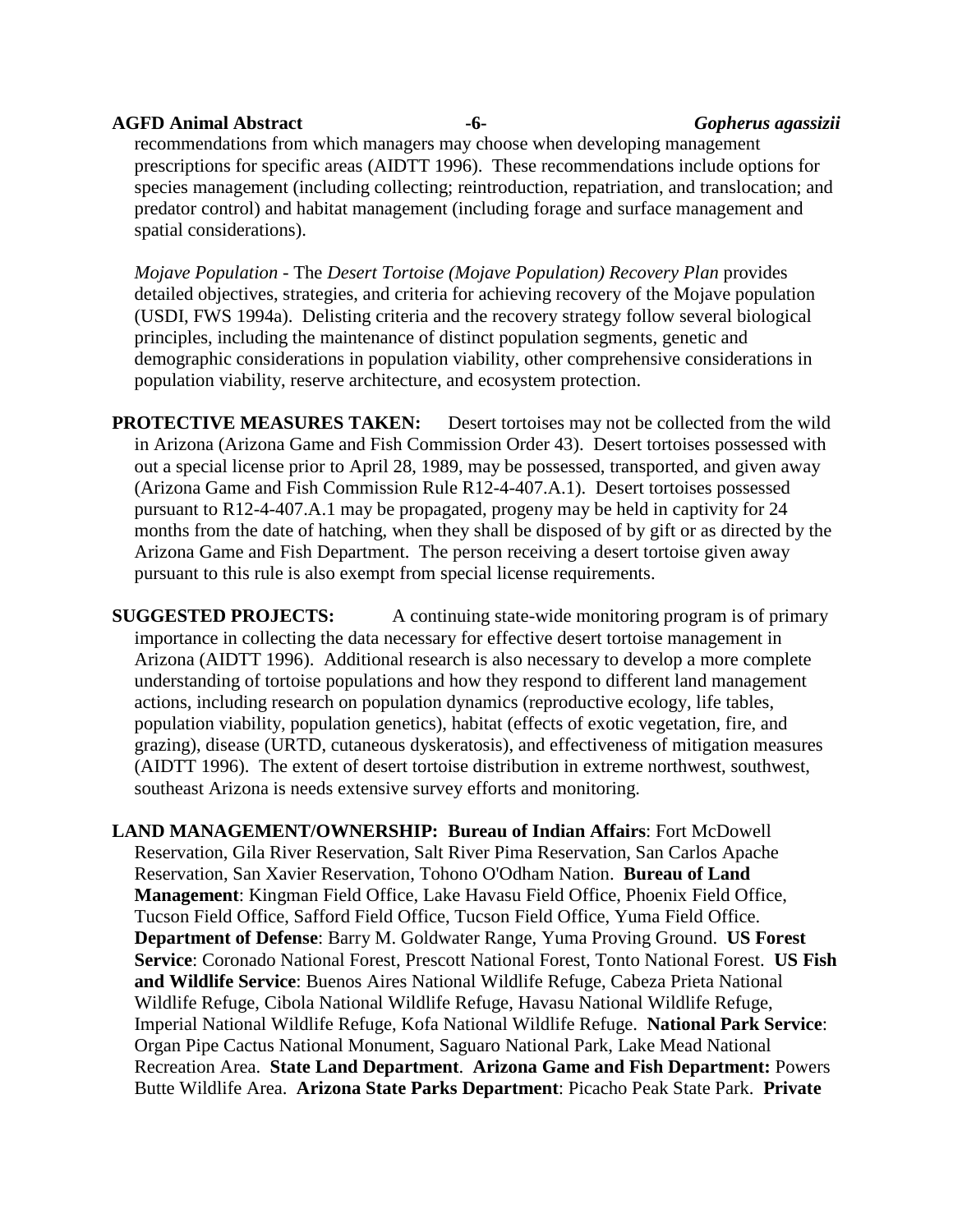**AGFD Animal Abstract -7-** *Gopherus agassizii*

**land**. **Other lands**: McDowell Mountain Regional Park, Phoenix South Mountain Park, White Tank Regional Park.

### **SOURCES OF FURTHER INFORMATION**

#### **REFERENCES:**

- Arizona Game and Fish Department. 1988. Threatened Native Wildlife in Arizona. p. 12. Arizona Game and Fish Department. In prep. Wildlife of special concern in Arizona. Arizona Game and Fish Department Publication. Phoenix, Arizona. 32 pp.
- Arizona Interagency Desert Tortoise Team. 1996. Murray, R.C., and V. Dickinson (eds.). Management Plan for the Sonoran Desert population of the desert tortoise in Arizona. Arizona Interagency Desert Tortoise Team. 55pp.
- Arizona Interagency Desert Tortoise Team. 2000. Averill-Murray, R.C. (ed.). Status of the Sonoran populations of the desert tortoise in Arizona: an update. Arizona Interagency Desert Tortoise Team and Arizona Game and Fish Department, Phoenix. 48 pp.
- Auffenberg, W., and R. Franz. 1978. *Gopherus agassizii*. Catalogue of American Amphibians and Reptiles 212.1-212.2.
- Averill-Murray, R.C., and C.M. Klug. 2000. Monitoring and ecology of Sonoran desert tortoises in Arizona. Nongame and Endangered Wildlife Program Technical Report 161. Arizona Game and Fish Department, Phoenix. 104pp.
- Averill-Murray, R.C., B.E. Martin, S.J. Bailey, and E.B. Wirt. *In press* a. Activity and behavior of the Sonoran Desert tortoise in Arizona. *In* Van Devender, T.R. (ed.), The Sonoran Desert Tortoise: Natural History, Biology, and Conservation, University of Arizona Press, Tucson.
- Averill-Murray, R.C., A.P. Woodman, and J.M. Howland. *In press* b. Population ecology of the Sonoran Desert tortoise in Arizona. *In* Van Devender, T.R. (ed.), The Sonoran Desert Tortoise: Natural History, Biology, and Conservation, University of Arizona Press, Tucson.
- Bailey, S.J. 1992. Hibernacula use and home range of the desert tortoise (*Gopherus agassizii*) in the San Pedro Valley, Arizona. M.S. Thesis, University of Arizona, Tucson. 82pp.
- Barrett, S.L., and T.B. Johnson. 1990. Status summary for the desert tortoise in the Sonoran Desert. Report to US Fish and Wildlife Service, Albuquerque, New Mexico.
- Behler, J.L. and F.W. King. 1979. The Audubon Society field guide to North American reptiles and amphibians. Houghton Mifflin Company, Boston. pp. 471-473.
- Black, J.H. 1976. Observations on courtship behavior of the desert tortoise. Great Basin Naturalist 36:467-470.
- Burge, B.L. 1978. Physical characteristics and patterns of utilization of cover sites used by *Gopherus agassizii* in southern Nevada. Proceedings of the Desert Tortoise Council Symposium 1978:80-111.
- Bury, R.B. (ed.). 1982. North American Tortoise Conservation and Ecology. U.S. Fish and Wildlife Service, Wildlife Research Report 12, Washington, DC.
- Bury, R.B., and D.J. Germano (eds.). 1994. Biology of North American Tortoises. US Department of the Interior National Biological Survey, Fish and Wildlife Research 13, Washington, D.C. 204pp.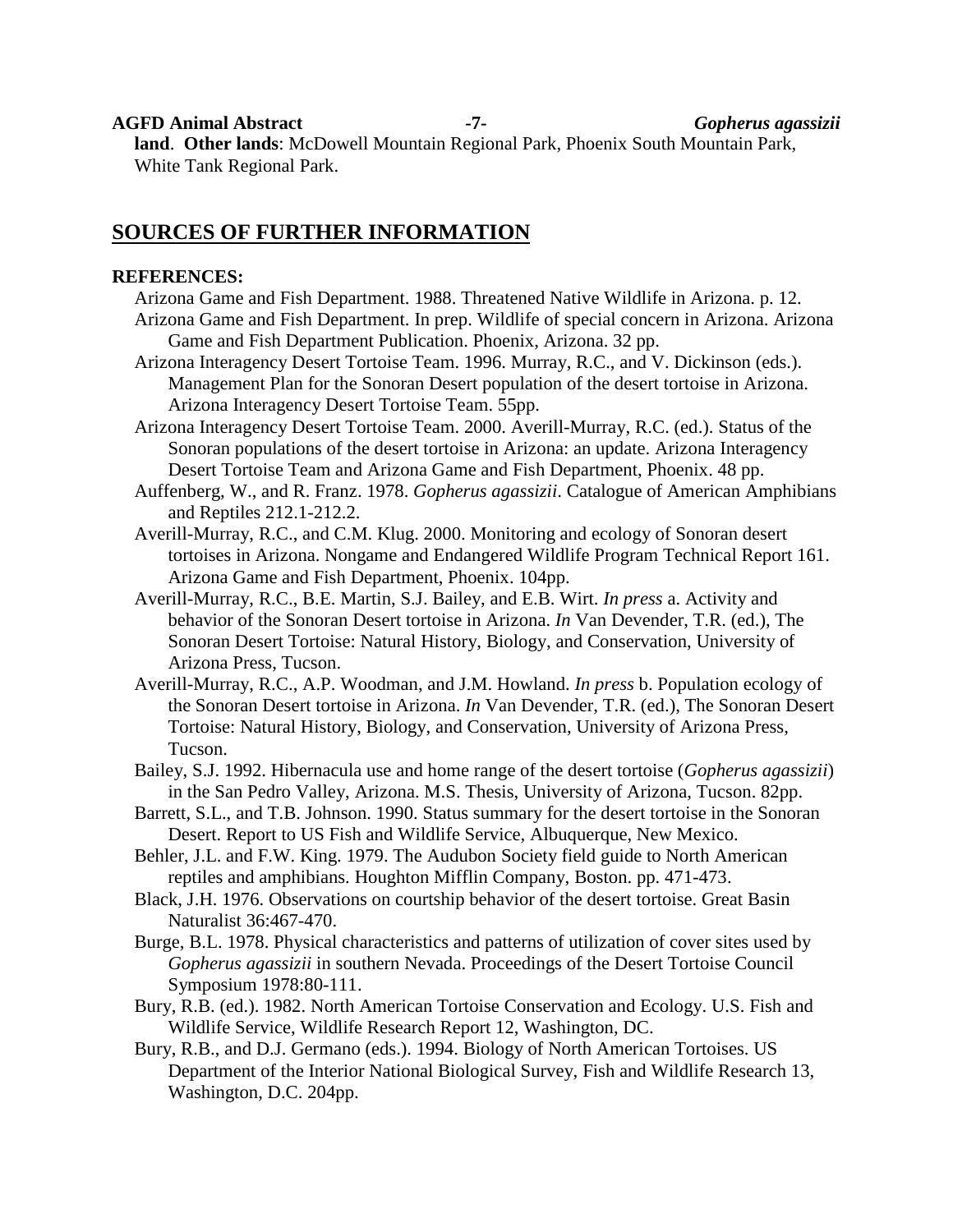#### **AGFD Animal Abstract -8-** *Gopherus agassizii*

Cochran, D.M. 1961. Type specimens of reptiles and amphibians in the U.S. National Museum. US National Museum Bulletin 220:1-291.

Collins, E., T.P. O'Farrell, and M.L. Sauls. 1986. Survey for desert tortoise on the possible site of a high-level nuclear waste repository. Proceedings of the Desert Tortoise Council Symposium 1983:19-26.

Coombs, E.M. 1977. Implications of behavior and physiology on the desert tortoise *(Gopherus agassizii*) concerning their declining populations in southwestern Utah, with inferences on related desert ectotherms. Report to US Bureau of Land Management, St. George.

Cooper, J.G. 1863. New Californian animals. Proceedings of the Californian Academy of Natural Science 2:118-123.

Crumly, C.R. 1994. Phylogenetic systematics of North American tortoises (genus *Gopherus*): evidence for their classification. pp. 7-32 *In* Bury, R.B., and D.J. Germano (eds.), Biology of North American Tortoises. US Department of the Interior National Biological Survey, Fish and Wildlife Research 13, Washington, D.C.

Desert Tortoise Council Symposium Proceedings. Printed annually, 1976-present.

Germano, D.J. 1993. Shell morphology of North American tortoises. American Midland Naturalist 129:319-335.

Germano, D.J. 1994a. Growth and age at maturity of North American tortoises in relation to regional climates. Canadian Journal of Zoology 72:918-931.

- Germano, D.J. 1994b. Comparative life histories of North American tortoises. pp. 175-185 *In* Bury, R.B. and D.J. Germano (eds.), Biology of North American Tortoises. National Biological Survey, Fish and Wildlife Research 13, Washington, DC.
- Germano, D.J., R.B. Bury, T.C. Esque, T.H. Fritts, and P.A. Medica. 1994. Range and habitats of the desert tortoise. pp. 73-84 *In* Bury, R.B., and D.J. Germano (eds.), Biology of North American Tortoises. US Department of the Interior National Biological Survey, Fish and Wildlife Research 13, Washington, D.C.

Goodlett, G., P. Woodman, M. Walker, and S. Hart. 1996. Desert tortoise population survey at Beaver Dam Slope exclosure desert tortoise study plot; spring, 1996. Report to Arizona Game and Fish Department, Phoenix.

Grover, M.C., and L.A. DeFalco. 1995. Desert Tortoise (*Gopherus agassizii*): status-ofknowledge outline with references. US Department of Agriculture Forest Service, Intermountain Research Station, General Technical Report INT-GTR-316, Ogden, UT. 134pp.

Hohman, J.P., R.D. Ohmart, and J. Schwartzmann. 1980. An annotated bibliography of the desert tortoise (*Gopherus agassizii*). Desert Tortoise Council Special Publication No. 1, Long Beach, California.

Jennings, R.D. 1985. Biochemical variation of the desert tortoise, *Gopherus agassizii*. M.S. Thesis, University of New Mexico, Albuquerque. 72pp.

Johnson, T.B. et al. 1990. Summary of literature on the Sonoran Desert population of the desert tortoise. Report for US Fish and Wildlife Service, Office of Endangered Species, Albuquerque, New Mexico.

Karl, A.E. 1998. Reproductive strategies, growth patterns, and survivorship of a long-lived herbivore inhabiting a temporally variable environment. Ph.D. dissertation, University of California, Davis.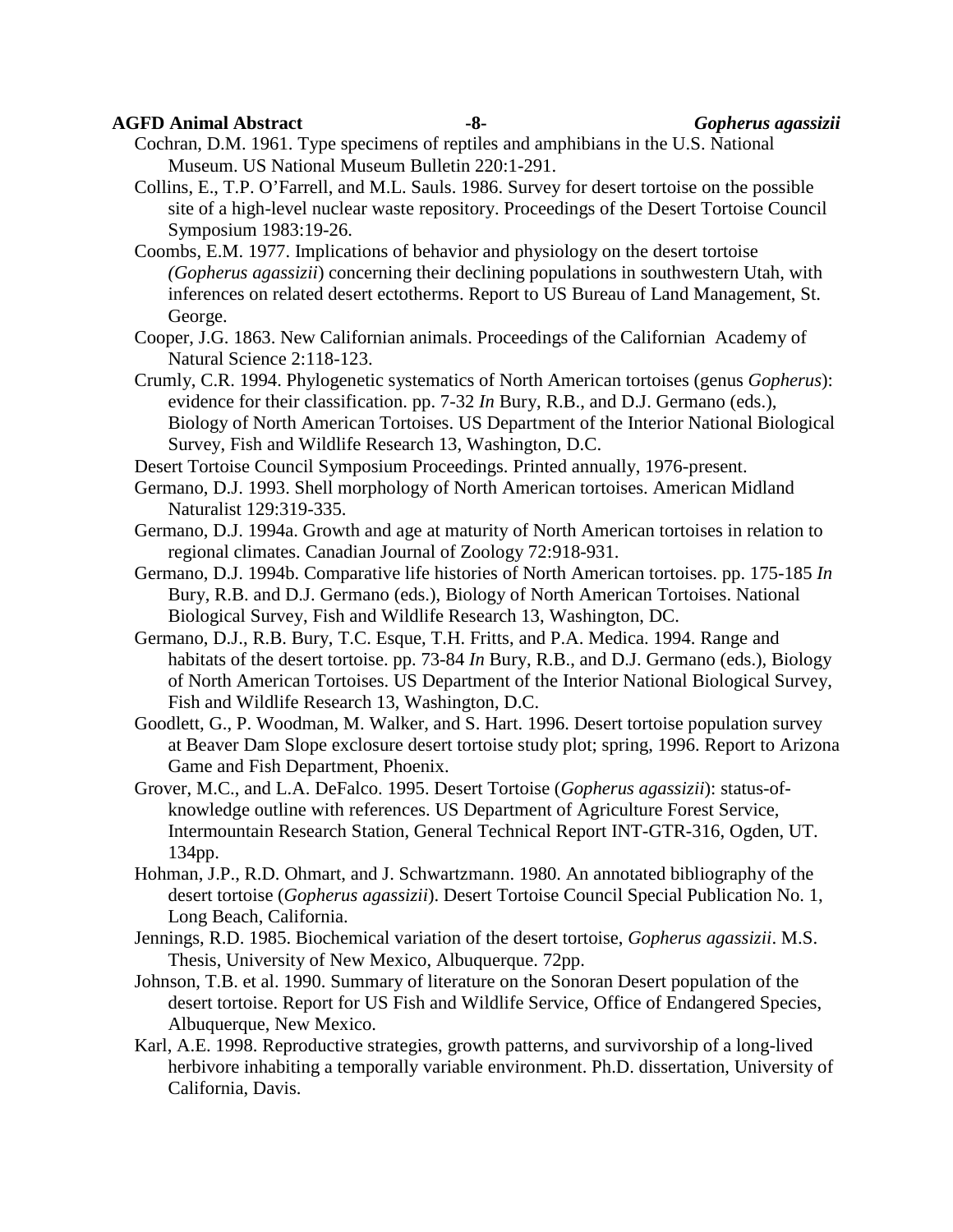#### **AGFD Animal Abstract -9-** *Gopherus agassizii*

Ladehoff, N.M., T.B. Johnson, B.K. Palmer, and C.R. Schwalbe. 1990. Bibliography of published and unpublished references pertinent to management and conservation of the desert tortoise in Arizona. Arizona Game and Fish Department, Nongame and Endangered Wildlife Program, Phoenix, Arizona.

Lamb, T., J.C. Avise, and J.W. Gibbons. 1989. Phylogeographic patterns in mitochondrial DNA of the desert tortoise (*Xerobates agassizii*), and evolutionary relationships among the North American gopher tortoises. Evolution 43:76-87.

Luckenbach, R.A. 1982. Ecology and management of the desert tortoise (*Gopherus agassizii*) in California. pp.1-37 In Bury, R.B. (ed.), North American Tortoise Conservation and Ecology. U.S. Fish and Wildlife Service, Wildlife Research Report 12, Washington, DC.

- Martin, B.E. 1995. Ecology of the desert tortoise (*Gopherus agassizii*) in a desert grassland community in southern Arizona. M.S. Thesis, University of Arizona, Tucson. 112pp.
- Minnich, J.E. 1977. Adaptive responses in the water and electrolyte budgets of native and captive desert tortoises, *Gopherus agassizii*, to chronic drought. Proceedings of the Desert Tortoise Council Symposium. 1977:102-129.
- Mueller, J.M., K.R. Sharp, K.K. Zander, D.L. Rakestraw, K.R. Rautenstrauch, and P.E. Lederle. 1998. Size-specific fecundity of the desert tortoise (*Gopherus agassizii*). Journal of Herpetology 32:313-319.
- Murray, R.C., and C.M. Klug. 1996. Preliminary data analysis from three desert tortoise longterm monitoring plots in Arizona: sheltersite use and growth. Proceedings of the Desert Tortoise Council Symposium 1996:10-17.
- Murray, R.C., and C.R. Schwalbe. 1993. The desert tortoise on national forest lands in Arizona. Unpublished report to US Department of Agriculture Coronado National Forest, Prescott National Forest, and Tonto National Forest. 51pp.
- Nagy, K.A., D.J. Morafka, and R.A. Yates. 1997. Young desert tortoise survival: energy, water, and food requirements in the field. Chelonian Conservation and Biology 2:396- 404.
- Peterson, C.C. 1996a. Ecological energetics of the desert tortoise (*Gopherus agassizii*): effects of rainfall and drought. Ecology 77:1831-1844.
- Peterson, C.C. 1996b. Anhomeostasis: seasonal water and solute relations in two populations of the desert tortoise (*Gopherus agassizii*) during chronic drought. Physiological Zoology 69:1324-1358.
- Rostal, D.C., V.A. Lance, J.S. Grumbles, and A.C. Alberts. 1994. Seasonal reproductive cycle of the desert tortoise (*Gopherus agassizii*) in the eastern Mojave Desert. Herpetological Monographs 8:72-82.
- Secretaría de Desarollo Social. 1994. Diario Oficial de la Federacion. p. 41.
- Secretaría de Medio Ambiente. 2000. Diario Oficial de la Federacion. p. 51.
- Stebbins, R.C. 1985. A field guide to western reptiles and amphibians. Houghton Mifflin Company, Boston, Massachusetts. 104pp.
- Turner, F.B., P. Hayden, B.L. Burge, and J.B. Roberson. 1986. Egg production by the desert tortoise (Gopherus agassizii) in California. Herpetologica 42:93-104.
- USDA, Forest Service Region 3. 2007. Regional Forester's Sensitive Animal List.
- USDI, Bureau of Land Management Region 2. 2008. Arizona BLM Sensitive Species List.
- USDI, Bureau of Land Management Region 2. 2010. Arizona BLM Sensitive Species List.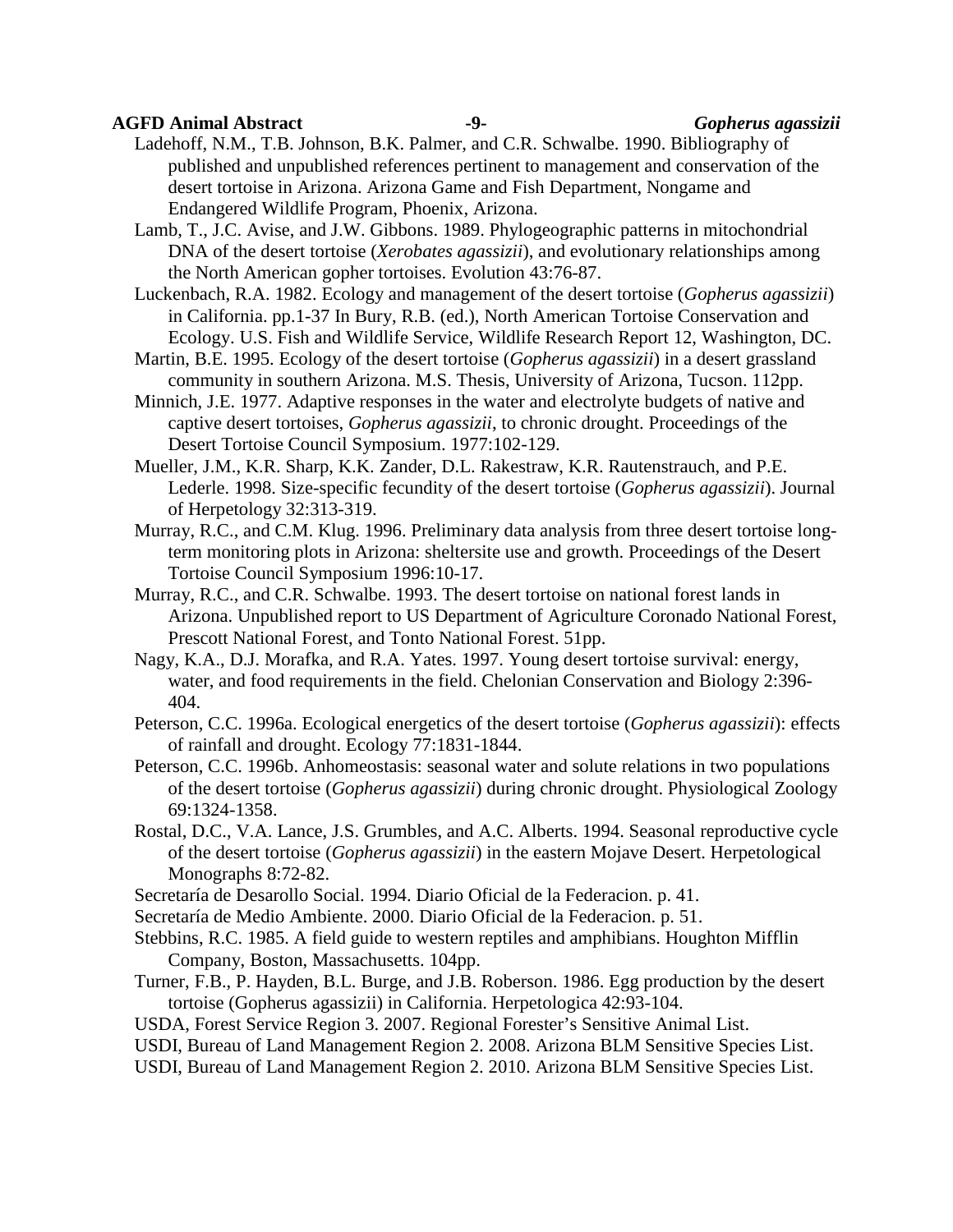#### **AGFD Animal Abstract -10-** *Gopherus agassizii*

- USDI, Fish and Wildlife Service. 1985. Endangered and Threatened Wildlife and Plants; Review of Vertebrate Wildlife; Notice of Review. Federal Register 50(181):37962.
- USDI, Fish and Wildlife Service. 1989. Endangered and Threatened Wildlife and Plants; Animal Notice of Review. Federal Register 54(4):559.
- USDI, Fish and Wildlife Service. 1990. Endangered and Threatened Wildlife and Plants. 50 CFR 17.11:18.
- USDI, Fish and Wildlife Service. 1991. Endangered and Threatened Wildlife and Plants. 50 CFR 17.11:17-18.
- USDI, Fish and Wildlife Service. 1994a. Desert tortoise (Mojave population) recovery plan. US Fish and Wildlife Service, Portland.
- USDI, Fish and Wildlife Service. 1994b. Endangered and Threatened Wildlife and Plants; Animal Candidate Review for Listing as Endangered or Threatened Species; Notice of Review; Proposed Rule. Federal Register 59(219):58993.
- USDI, Fish and Wildlife Service. 1996. Endangered and Threatened Wildlife and Plants: Review of Plant and Animal Taxa that are Candidates for Listing as Endangered or Threatened Species; Notice of Review; Proposed Rule. Federal Register 61(40):7596- 7613.
- USDI, Fish and Wildlife Service. 2010. Endangered and Threatened Wildlife and Plants; 12- Month Finding on a Petition To List the Sonoran Population of the Desert Tortoise as Endangered or Threatened; Proposed Rule. Federal Register 75(239):78094-78146.
- USDI, Fish and Wildlife Service. 2011. Endangered and Threatened Wildlife and Plants; Review of Native Species That Are Candidates for Listing as Endangered or Threatened; Annual Notice of Findings on Resubmitted Petitions; Annual Description of Progress on Listing Actions; Notice of Review. FR 76(207):66432.
- Van Devender, T.R. (ed.). *In press*. The Sonoran Desert Tortoise: Natural History, Biology, and Conservation. University of Arizona Press, Tucson.
- Van Devender, T.R., and C.R. Schwalbe. 1999. Diet of free-ranging desert tortoises (*Gopherus agassizii*) in the northeastern Sonoran Desert, Arizona. Report to Arizona Game and Fish Department, Phoenix.
- Vaughan, S.L. 1984. Home range and habitat use of the desert tortoise (*Gopherus agassizii*) in the Picacho Mountains, Pinal Co., Arizona. M.S. Thesis, Arizona State University, Tempe. 111pp.
- Wallis, I.R., B.T. Henen, and K.A. Nagy. 1999. Egg size and annual egg production by female desert tortoises (*Gopherus agassizii*): the importance of food abundance, body size, and date of egg shelling. Journal of Herpetology 33:394-408.
- Woodbury, A.M., and R. Hardy. 1948. Studies of the desert tortoise, *Gopherus agassizii*. Ecological Monographs 18:145-200.

### **MAJOR KNOWLEDGEABLE INDIVIDUALS:**

Roy Averill-Murray, USFWS, Reno, Nevada.

Kristin Berry, USGS, Western Ecological Research Center, Riverside, California.

Jeffrey Lovich, USGS, Western Ecological Research Center, Riverside, California.

Philip Medica, USFWS, Southern Nevada Field Office, Las Vegas, Nevada.

Cecil Schwalbe, USGS, Sonoran Desert Field Station, University of Arizona, Tucson, AZ.